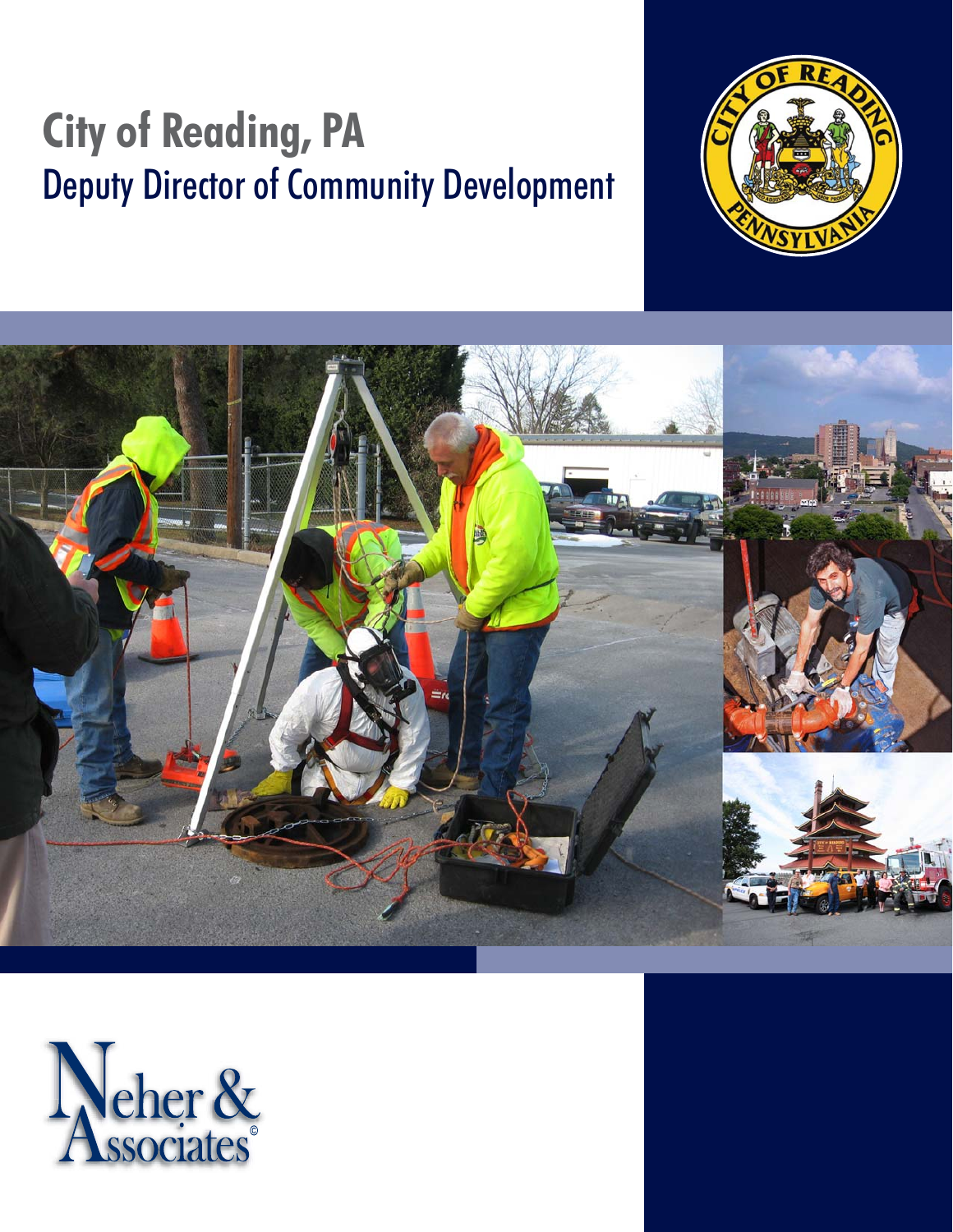## **The City of Reading**

The Director of Community Development and the City Managing Director of the City of Reading are seeking a knowledgeable and experienced professional to fill the newly created position of Deputy Director of Community Development in this community of about 82,000 citizens. Initially incorporated as a borough in 1783, Reading became a city in 1847, and now ranks as the fifth largest city in Pennsylvania and the sixth largest municipality.

The City of Reading is the county seat of Berks County, Pennsylvania and the center of the Greater Reading Area. The City covers just under ten-square miles in southeastern Pennsylvania and is largely bounded on the west by the Schuylkill River, on the east by Mount Penn, and on the south by Neversink Mountain. Reading is approximately one and one-half hours from Philadelphia and two and one-half hours from New York (by auto).The City lent its name to the now-defunct Reading Railroad, which brought anthracite coal from the Pennsylvania Coal Regions. The railroad is one of four railroad properties in the classic English-language version of the Monopoly board game.

Reading was one of the first localities where outlet shopping became a tourist industry. The City's cultural institutions include the Reading Symphony Orchestra and its education project Reading Symphony Youth Orchestra, the Goggle Works Gallery, the Reading Public Museum and the Historic Society of Berks County. The Reading Pagoda, located atop Mount Penn, is also a popular recreational stop for tourists and residents and is the most visited attraction in Berks County. Residents also enjoy a variety of choices of outdoor activities and sports including the Reading Phillies (a double-A Eastern League baseball team), the Reading Royals (East Coast Hockey League Ice Hockey team), the Reading Express (an American Indoor Football League team), Reading United (Soccer), and Reading Buccaneers (Drum and Bugle Corps). Reading has more than six million visitors annually.

Five institutions of higher education are also located in Reading: Albright College, Alvernia College, Berks Technical Institute, Pace Institute, and the Reading Community College. The federal and state highways system allow good entry and egress to and from Reading and airline service is provided by the Reading Regional Airport (general aviation) with commercial service being provided with a short drive to Harrisburg International Airport, Lehigh Valley International Airport , and the Philadelphia International Airport.

In December, 2007, NBC's Today show featured Reading as one of the top four "Up and Coming Neighborhoods" in the United States as showing potential for a real estate boom based on areas for big change, renovations, cleanups of parks, waterfronts, and warehouses. The reviewer also noted Reading's

proximity to Philadelphia, New York and other cities. Today the overall community offers a wide range of housing from extremely modest to luxurious homes.

The City of Reading operates under a Home Rule Charter with a strong Mayor form of government. The new form of government was approved by voter referendum on November 7, 1993 and began in 1996. The Mayor is elected at large for a four year term and is accountable for the executive branch of City Government. There are also seven members of the City Council, six of whom are elected by districts and one (the Council President) is elected at large. The Council serves in overlapping fouryear terms. The current Mayor is Thomas McMahon and the Council President is Vaughn Spencer. The Mayor is the Chief Executive Officer of the City and is responsible for enforcement of the laws of the Commonwealth of Pennsylvania and the ordinances of the City of Reading. He/she also has the authority to appoint all Department Directors with the confirmation of the City Council. The City Council is charged with the responsibility of developing legislative initiatives and budget priorities. It also oversees the performance of the management of the government to improve delivery and outcomes and monitors spending to ensure compliance with the approved budgets and financial plans of the City.

The City of Reading was designated a financially distressed municipality under Pennsylvania's Financially Distressed Municipalities Act, also known as "Act 47," on November 12, 2009. Act 47 provides for the restructuring of debt of financially distressed municipalities; allows for the levying of taxes not normally authorized and/or at rates above statutory maximums, provides for an outside consultant to review the municipalities finances, prepare a recovery plan, and give assistance in the implementation of the recovery plan; authorizes municipalities to participate in Federal debt adjustment actions; and provides for consolidation or merger of contiguous municipalities to relieve financial distress.

Public Financial Management in Philadelphia was assigned to prepare Reading's recovery plan and after much Community, City, County, and Commonwealth input, the final version of the recovery plan was adopted by City Council on June 11, 2010.

The mission of the City is to "Provide responsive dynamic government in a way that will enhance the quality of life for everyone in our community." The City's vision statement goes on to elaborate that "The City of Reading puts people first realizing we are all part of the renaissance of our community so that Reading becomes the most desirable small city in Pennsylvania." The Mayor and City Council are proud of the efforts of key City Management and staff to continue to improve the quality of services and professionalism of the City staff, and also value involvement and interaction with the community.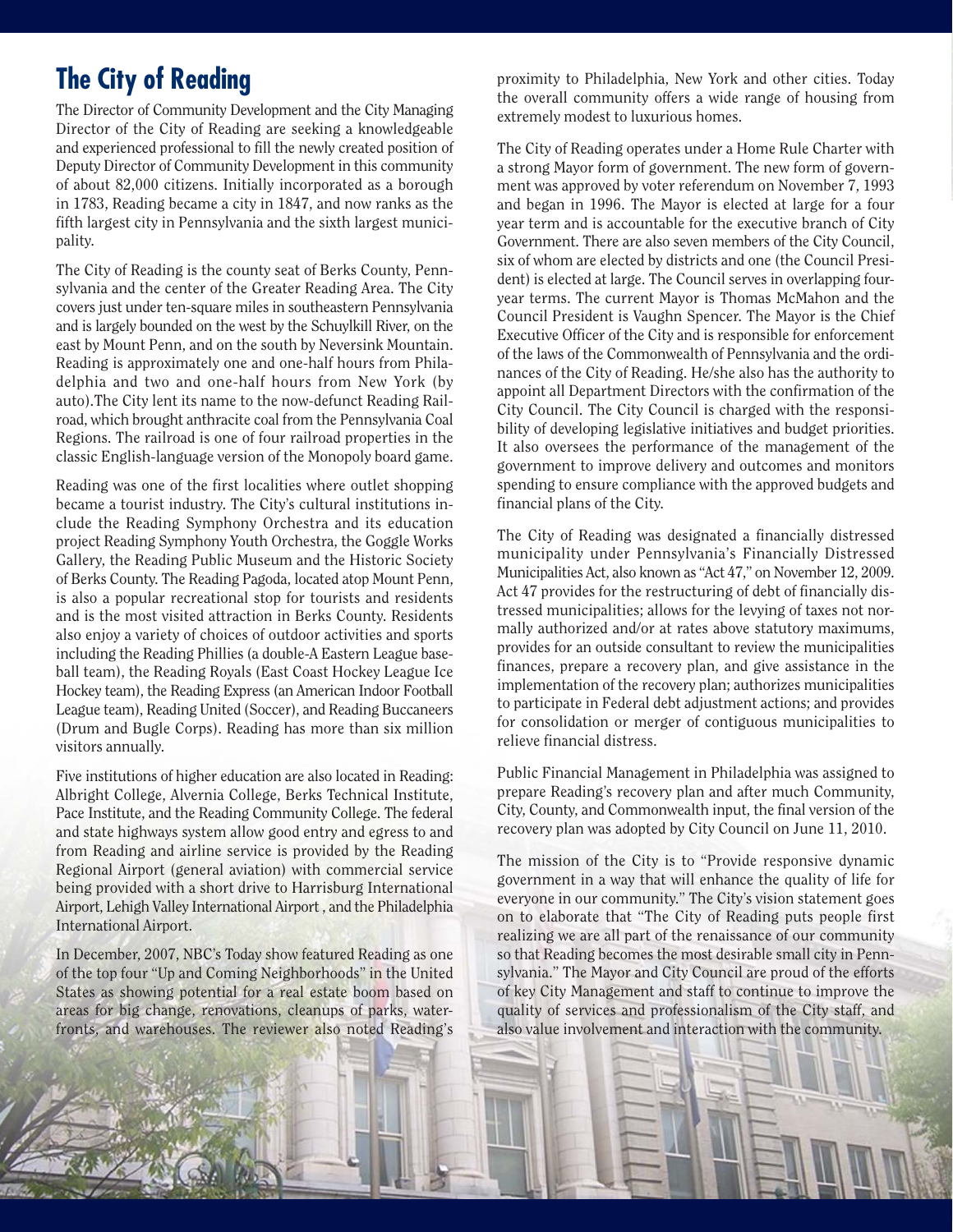

## **The Position**

A new position in the Department of Community Development, the Deputy Director is responsible to the Director of Community Development for the administration of the Divisions of Planning, Historic Preservation, Zoning, Property Maintenance/ Codes and Buildings & Trades.

The Deputy Director manages personnel within the Divisions noted including hiring, training, work supervision, problem solving and counseling. He/she is also responsible for the facilitation, creation and day to day implementation of the City Housing strategy.

The overall Community Development Department provides leadership in Neighborhood Planning, Economic Development, Land Development and Subdivision Review and Historic Preservation. This includes responsibility for review of proposed development activity to determine compliance with City regulations for subdivisions, land development, historic development and zoning; neighborhood target programs to identify planning objectives for neighborhoods throughout the City; administration of the Community Block Grant (CDBG), Home Investment Partnership (HOME), and Emergency Shelter Grant (ESG) programs. Activities funded by these programs include a variety of public improvements, public services, economic development actions, and housing and planning activity. The City of Reading has a 2010 adopted expense budget of approximately \$836,000 for the Community Development Department. The overall Department has and approved staffing for 2010 of 18 which is projected to grow to 41 positions in the 2011 budget. The Deputy Director is responsible for the majority of these employees.

Typical duties and responsibilities of the position include:

- Plans, organizes directs and supervises the services, programs and activities of the Planning Division, Zoning, Property Maintenance/Codes, and Buildings & Trades; facilitates interface with zoning, codes and planning, and provides leadership in the City Housing strategy.
- Works to continuously improve the Trades Program in order to maintain structural integrity and safety considerations for all City residents and ensures planning reviews of proposed development including subdivision, land development, historic preservation and zoning.
- Works closely with the Department Director and has frequent interaction with other departments in the City, as well as with various associations and individuals in the business community to promote good communication and service delivery.
- Interacts with public service agencies and citizens groups, and confers with architects, engineers, developers, consultants, and the public on planning and development matters including receiving and responding to inquires, concerns, and complaints regarding planning projects and other functions.
- Provides advice and assistance to the City Council, Planning Commission, Zoning Board, Trades Division, and other bodies in matters pertaining to City planning.
- Develops, implements and evaluates goals and objectives, policies and procedures, program guidelines, and short and long range plans for the divisions.
- Monitors and evaluates the efficiency and effectiveness of service delivery methods and procedures including opportunities for improvement.
- Assists the Department Director to ensure that the policy decisions are implemented efficiently and that priorities, strategies and timelines are met.
- Assists the Department Director in preparation of Division and the Department annual budget, and in recommending appropriate service and staffing levels within available resources.
- Helps to identify revenue sources to fund new and existing programs.
- Assumes other duties and responsibilities as assigned by the Director.

## **Issues, Challenges, and Opportunities**

Challenges/opportunities include:

- Revitalization and redevelopment of the Reading residential and commercial areas including involvement in rehabilitation and vacancy issues in many neighborhoods.
- Assisting with the transition, and assuming leadership of the Property Maintenance/Code Enforcement functions and staff from the Police Department to the Community Development Department.
- Assist with Departmental response and follow-up to the Act 47 Municipal Financial Recovery Program including such items/issues as: Process Improvement, Community/Development Department Integration, Improving the Downtown Streetscape, Strengthening Neighborhoods, Implementing Comprehensive Planning in Target Neighborhoods, etc.
- Other challenges and opportunities include continuing to maintain high professional service standards of the Department and Division staff in the face of current revenue shifts.